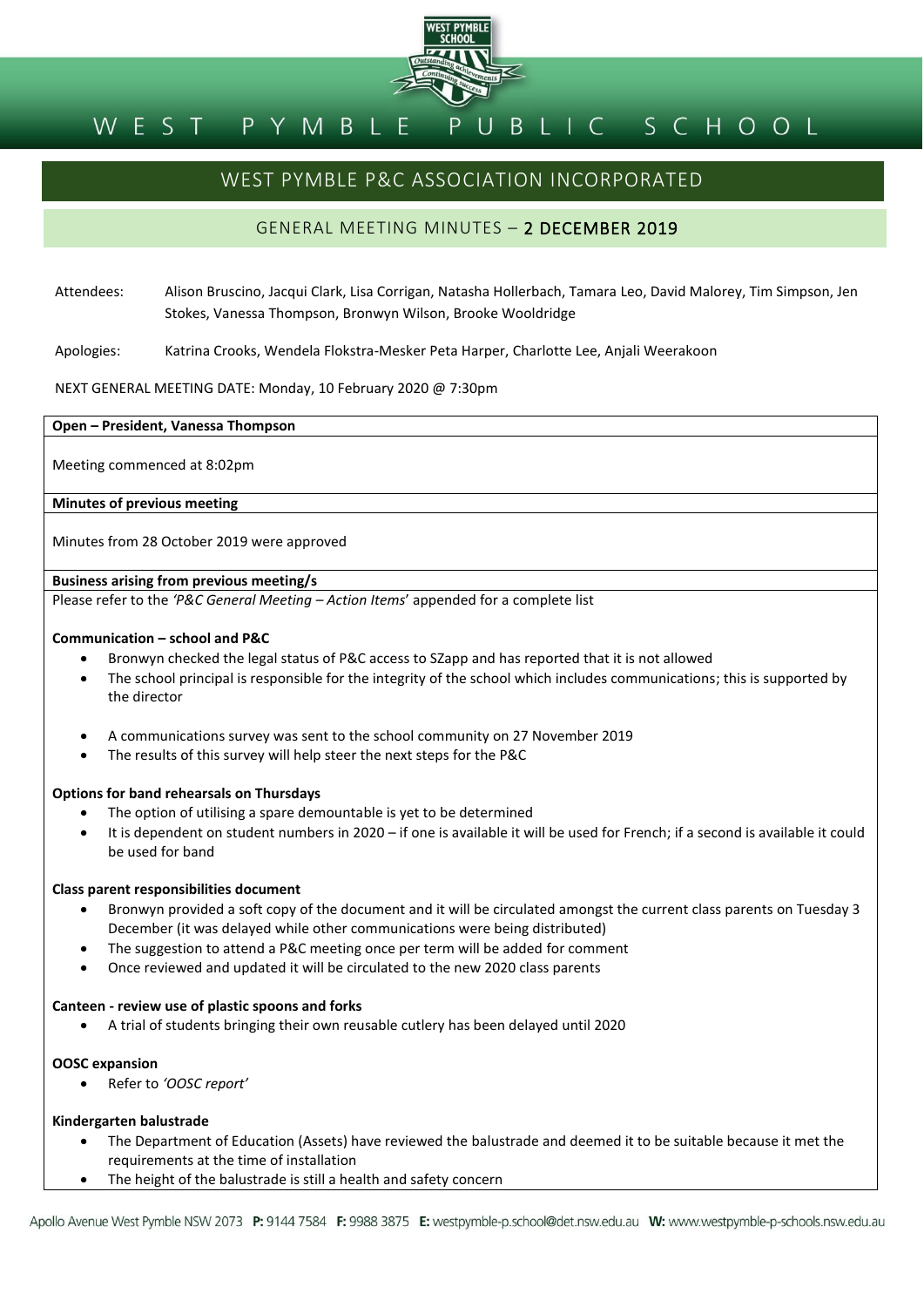## **Girls uniform survey**

- A new girls summer uniform survey wasn't included in the last newsletter; Bronwyn has assured the P&C that it will be included in the next one on 6 December 2019
- A suggestion was put forward to remove the sports skirt option altogether, however it was debated that some girls like to wear the skirts and narrowing options is not a solution
- The school uniform policy already indicates that girls can wear skirts or shorts for sports

| <b>Action Items</b> | <b>Responsible Person</b> | <b>Date</b> |
|---------------------|---------------------------|-------------|
|                     |                           |             |
|                     |                           |             |

## **Principal's report – Bronwyn Wilson**

## **End of year events**

- Community Thank You, Friday 6 December 2019
	- o The staff have organised light refreshments and a Performance Band concert to say thank you to the school community for their support throughout the year
	- o All members of the school community are welcome, 11:10am in the school hall
- Presentation Days Monday 9 December 2019 (3-6) and Tuesday 10 December (K-2)
	- Thank you to Rachel Favell and Lauren Feltscheer for organising the events
	- o As mentioned in previous meetings the K-2 format will change this year to replicate the 3-6 format
		- All Kindergarten students will still receive a graduation certificate
			- All Year 1 and Year 2 students will no longer receive participation awards
	- o Selected students will be awarded book prizes for the following Citizenship, Academic Excellence, Teachers Choice x 3, French, Music, Library, Computers
	- o Parents of award recipients should have already received an email and hard copy letter notification
	- o The office will follow up with any families that haven't responded
- Mystery Day Out, Wednesday 11 December 2019
	- o The winning house will be announced during the Presentation Day ceremonies

## **School plan**

- The 3 year school plan (2018 2020) is nearing the end and will be followed by annual planning
- In the next two years there will be a focus on targets set by the Department of Education
	- $\circ$  2020 reading and numeracy
	- o 2021 attendance and 'Tell Them From Me' (TTFM) data
	- Attendance targets will be significantly affected by overseas holidays during term time
- At this stage funding will not be affected if targets are not met
- TTFM data is collected twice per year from Year 4-6 students; once per year from parents and teachers

## **2020 enrolments**

- The new enrolment policy has affected numbers
- At the moment there are enough students for approx. 13 classes, two less than 2019
- Permanent teaching positons will be given priority
- Temporary teaching positions will be open for reapplication
- A targeted graduate will be commencing in 2020 as the appointment was made prior to the new enrolment policy being implemented
- The new job application process for teachers is very complex

## **P&C committee**

- Thank you to the P&C for their work this year
- The teachers have really appreciated the support

| <b>Action Items</b> | <b>Responsible Person</b> | <b>Date</b> |
|---------------------|---------------------------|-------------|
|                     |                           |             |
|                     |                           |             |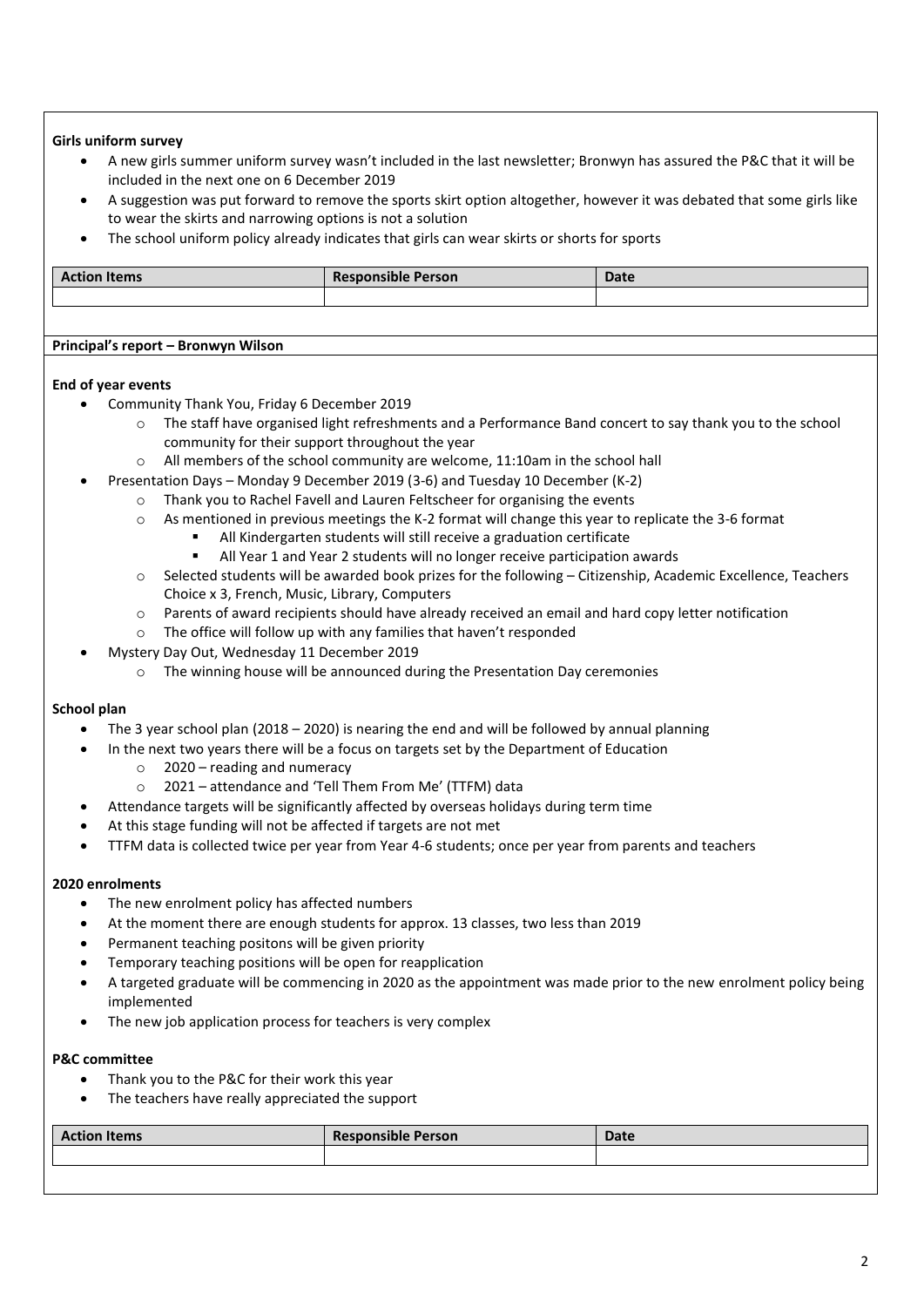**Treasurer's report – Jen Stokes**

## **West Pymble P&C Association Inc.**

**Treasurer's Report**

as of 30 November 2019

## **Bank Accounts - Balances and Movements on Accounts**

The current cash balance is \$167,701.13, an increase from the previous P&C Meeting. The balances are made up of the following:

| <b>Accounts:</b>                   | 9 September  | 28 October   | <b>30 November</b> |
|------------------------------------|--------------|--------------|--------------------|
|                                    |              |              |                    |
| <b>P&amp;C Transaction Account</b> | \$25,979.63  | \$28,105.50  | \$37,848.08        |
| <b>P&amp;C Investment Account</b>  | \$44,806.07  | \$44,811.77  | \$44,820.60        |
| P&C Building Fund Account          | \$13,472.29  | \$13,474.00  | \$13,476.65        |
| P&C funds held by WPPS             | \$17,606.24  | \$18,206.81  | \$18,545.55        |
| Canteen Account                    | \$2,278.57   | \$3,388.54   | \$4,081.49         |
| Canteen cash draw                  | \$50.00      | \$50.00      | \$50.00            |
| <b>Band Transaction Account</b>    | \$26,392.00  | \$21,934.25  | \$21,286.97        |
| <b>Band Investment Account</b>     | \$30,756.02  | \$30,759.93  | \$27,591.79        |
|                                    |              |              |                    |
| Total                              | \$161,340.82 | \$160,730.80 | \$167,701.13       |

Refer to AGM minutes (2 December 2019) for full report details

| <b>Action Items</b> | <b>Responsible Person</b> | <b>Date</b> |
|---------------------|---------------------------|-------------|
|                     |                           |             |

## **Band report – Tamara Leo for Katrina Crooks**

## **Band performances**

- All three bands are preparing for the last concerts of the year K-2 and 3-6 Presentation Days, End of Year Band Concert
- The Concert Band performed successfully after a service at St Matt's Anglican Church; this has been an annual event for a number of years
- The Performance Band received compliments for their performance at the Wahroonga Food and Wine Festival
- One successful lunchtime concert was performed this term; the other planned concert was postponed due to smoky air conditions
- The lunchtime concerts will continue next year with the aim of promoting the band and engaging students

## **Band equipment**

- After the final concert all hire instruments will be returned by students
- They will be sent to Key Music for annual servicing over the holidays

## **Year 2 instrument trials**

- On 6 November the Year 2 instrument trials took place for students looking to join the Training Band in 2020
- Enrolments have already been received and the band committee is encouraging as many registrations as possible

## **Filing cabinets**

- The filing cabinets have been purchased and installed in the band storeroom
- Thanks to Miriam Methven and Alison Edler who have made great progress in organising the storeroom as part of an ongoing project to improve the storage space

## **Band committee**

- Many thanks to the Band Committee for all its work throughout this year
- The team looks forward to another successful year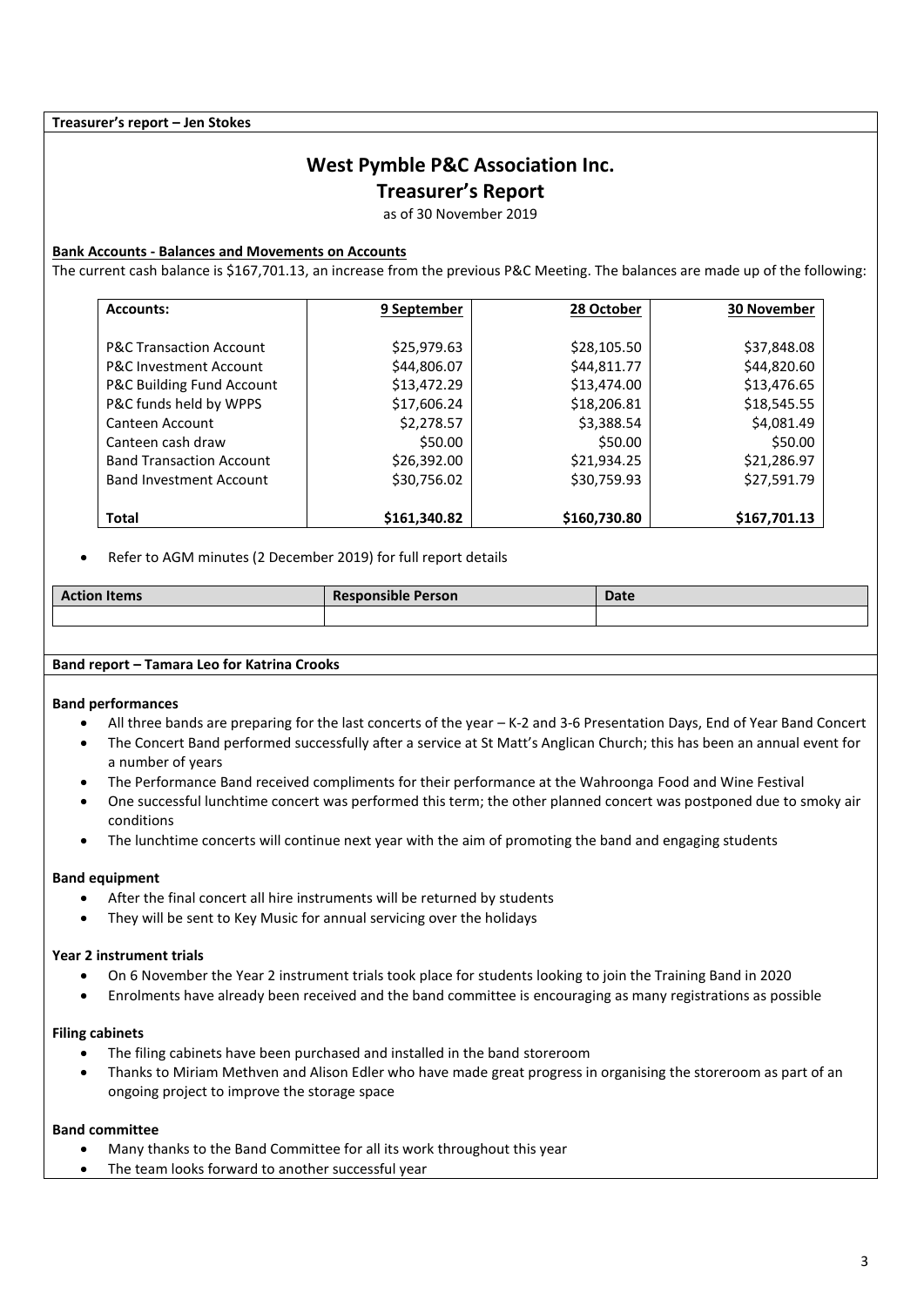| <b>Action Items</b>                                                                                                  |                                                                  | <b>Responsible Person</b>                                                                                                | Date |
|----------------------------------------------------------------------------------------------------------------------|------------------------------------------------------------------|--------------------------------------------------------------------------------------------------------------------------|------|
|                                                                                                                      |                                                                  |                                                                                                                          |      |
|                                                                                                                      |                                                                  |                                                                                                                          |      |
|                                                                                                                      | Canteen report - Tamara Leo for Wendela Flokstra-Mesker          |                                                                                                                          |      |
| <b>New fridge</b>                                                                                                    |                                                                  |                                                                                                                          |      |
| $\bullet$                                                                                                            | The double fridge broke down after several repairs               |                                                                                                                          |      |
| $\bullet$                                                                                                            |                                                                  | A new fridge (same model) was purchased as agreed in an earlier meeting; \$3,685 with a 5 year warranty                  |      |
| $\bullet$                                                                                                            | The school has submitted the purchase order to save \$368.50 gst |                                                                                                                          |      |
|                                                                                                                      |                                                                  | The school is also eligible for the NSW government energy rebate of approx. \$700                                        |      |
| Summer menu                                                                                                          |                                                                  |                                                                                                                          |      |
| ٠                                                                                                                    | The summer menu is going well                                    |                                                                                                                          |      |
| $\bullet$                                                                                                            |                                                                  | No complaints/comments have been received on the implemented price increases                                             |      |
| End of term                                                                                                          |                                                                  |                                                                                                                          |      |
|                                                                                                                      |                                                                  | The end of term sausage sizzle will take place on Friday 13 December, the last day the canteen is open                   |      |
| $\bullet$                                                                                                            |                                                                  | The canteen will be closed Tuesday 17 December and Nada (or Wendela) will clean the canteen                              |      |
|                                                                                                                      |                                                                  |                                                                                                                          |      |
|                                                                                                                      | <b>Canteen team and volunteers</b>                               |                                                                                                                          |      |
|                                                                                                                      |                                                                  | A huge thank you to all the volunteers, the P&C and canteen team (Lilian, Nada and Paula)                                |      |
|                                                                                                                      |                                                                  | The canteen has had a good year and this wouldn't have been possible without everyone's help                             |      |
|                                                                                                                      |                                                                  |                                                                                                                          |      |
| <b>Action Items</b>                                                                                                  |                                                                  | <b>Responsible Person</b>                                                                                                | Date |
|                                                                                                                      |                                                                  |                                                                                                                          |      |
|                                                                                                                      |                                                                  |                                                                                                                          |      |
|                                                                                                                      | OOSC report - Jacqui Clark                                       |                                                                                                                          |      |
|                                                                                                                      |                                                                  |                                                                                                                          |      |
| <b>Expansion - update</b>                                                                                            |                                                                  |                                                                                                                          |      |
|                                                                                                                      | Final approval has been received for the extra afternoon places  |                                                                                                                          |      |
|                                                                                                                      |                                                                  | After school activities in the hall will need to be relocated - Karate (Monday), Band (Thursday - options already being  |      |
|                                                                                                                      | explored)                                                        |                                                                                                                          |      |
|                                                                                                                      | Both were informed of pending changes at the beginning of 2019   |                                                                                                                          |      |
|                                                                                                                      |                                                                  | Canteen use has been positive and is set to continue in 2020 to accommodate additional food preparation needs            |      |
| 2020 enrolments                                                                                                      |                                                                  |                                                                                                                          |      |
|                                                                                                                      | Places for 2020 have been offered                                |                                                                                                                          |      |
| $\bullet$                                                                                                            |                                                                  | There will be movement early in Term 1 as families finalise their plans                                                  |      |
| Fees                                                                                                                 |                                                                  |                                                                                                                          |      |
|                                                                                                                      | Fees increased from the beginning of Term 4                      |                                                                                                                          |      |
|                                                                                                                      |                                                                  |                                                                                                                          |      |
| <b>Christmas party</b>                                                                                               |                                                                  |                                                                                                                          |      |
|                                                                                                                      |                                                                  | The end of year Christmas party will be held on Friday 6 December from 6:00 pm - 8:00 pm                                 |      |
|                                                                                                                      |                                                                  | Parents will need to take responsibility of their own children as this is an after-hours event                           |      |
| <b>Bushfire evacuation</b>                                                                                           |                                                                  |                                                                                                                          |      |
|                                                                                                                      |                                                                  | OOSC was successfully evacuated on Tuesday 12 November with fires burning locally, one on red alert                      |      |
| $\bullet$                                                                                                            |                                                                  | There were lessons learnt, particularly establishing the best route to the evacuation assembly area at the park opposite |      |
|                                                                                                                      | Phillip Mall on Kendall Street                                   |                                                                                                                          |      |
| It is important that the school and OOSC team are all working to the same evacuation plan and it would be useful for |                                                                  |                                                                                                                          |      |

OOSC staff to attend the school WHS meetings

 $\Gamma$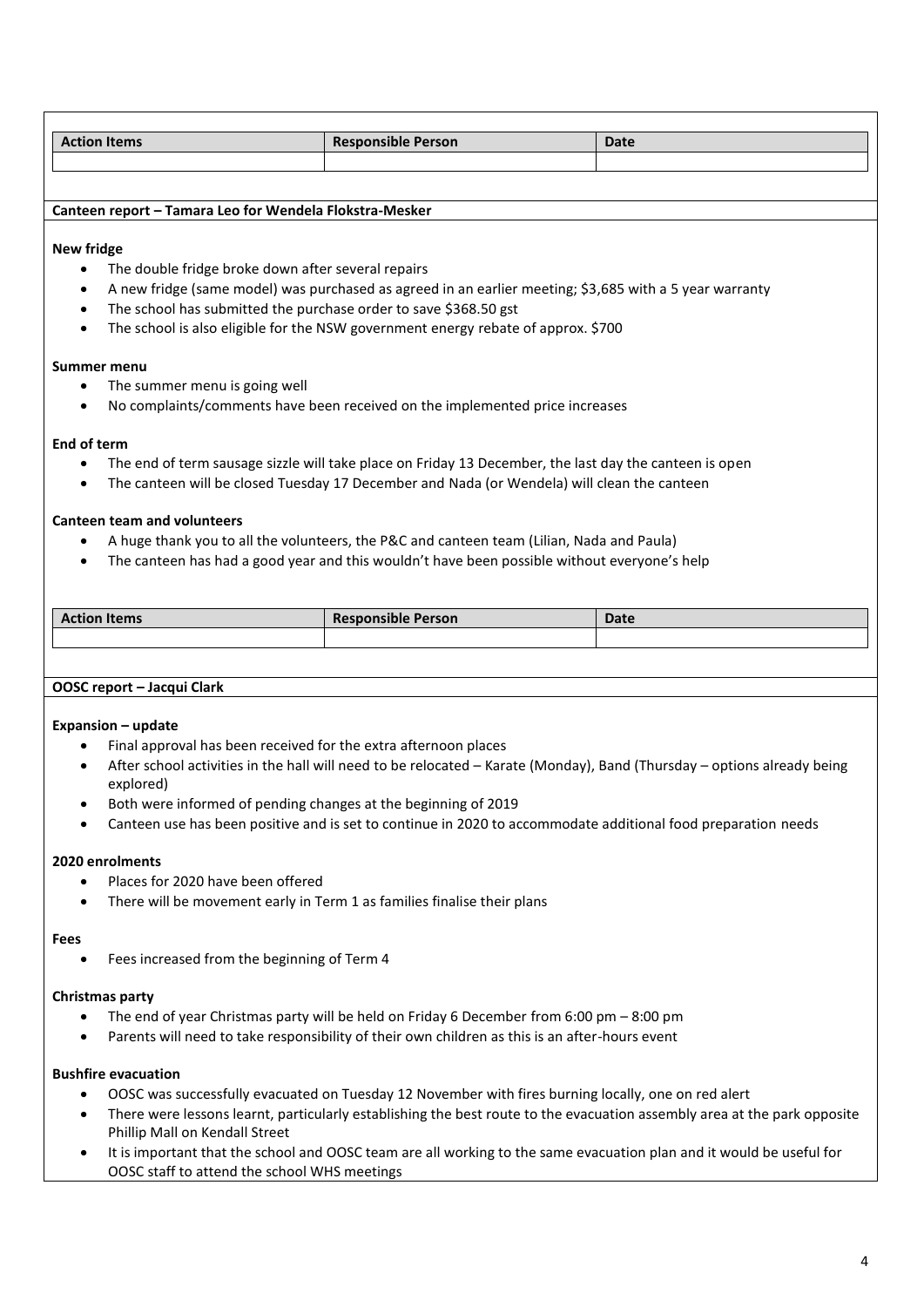| <b>Action Items</b>                  | <b>Responsible Person</b> | Date                    |
|--------------------------------------|---------------------------|-------------------------|
| Invite OOSC staff to the next school | Bronwyn Wilson            | Before next WHS meeting |
| WHS meeting                          |                           |                         |
| Notify Karate of changes to hall use | Bronwyn Wilson            | Before Term 1 2020      |

## **Fundraising report – Lisa Corrigan**

## **Event summary**

- Spellathon Tuesday, 12 November 2019
	- o The inaugural event was a great success raising over \$9,000 towards the next phase of the playground upgrade
	- o The event is set to run slightly earlier in 2020 (early Term 3) so students can enjoy their prizes for a longer period of time
	- o As with all events, improvements to the 2020 event will be made to ensure its continued success
- Taste of Kinder (morning tea) Tuesday, 12/19/26 November 2019
	- o Thank you to all the volunteers that provided and served refreshments for morning tea on Days 1 and 3
	- o The pre-loved uniform stall on Day 2 was a success with over \$400 in sales; it complemented the Excel Uniform Shop selling new uniforms on the same day

## **Upcoming events**

- Pre-loved Uniform Stall Saturday, 1 February 2020
	- o The Term 1 stall will be held on the school grounds (school hall)
	- o Families need to be reminded to donate items that are suitable for re-sale and dispose of those that aren't appropriately
- Tea and Tissues Monday, 3 February 2020
	- o Thank you to the McEwan family for offering to host the 2020 Tea and Tissues event
	- o Details are being communicated to new kindergarten families
	- o Refreshments will be provided by the current 2019 kindergarten families
	- $\circ$  A poll will be set up in Week 1 of the new term

## **P&C events calendar 2020**

Dates are being set for 2020 events and will be reviewed with Bronwyn before the end of term

## **WPPS staff and school community**

 Thank you to all the staff and volunteers in the school community for their help in running successful events throughout the year

| <b>Action Items</b>                    | <b>Responsible Person</b>     | <b>Date</b>                           |
|----------------------------------------|-------------------------------|---------------------------------------|
| Remind families to only donate         | Anjali Weerakoon              | Before Term 1 Pre-loved Uniform Stall |
| uniforms that are suitable for re-sale |                               |                                       |
| Review P&C events calendar 2020        | P&C Executive/ Bronwyn Wilson | By end of Term 4                      |

## **Grant committee report – Natasha Hollerbach**

## **Local Schools Community Grant**

- An application was submitted in September 2019
- Funds were sought for the next phase of the playground upgrade
- As yet State MP, Alister Henskens' office has not indicated if the grant was successful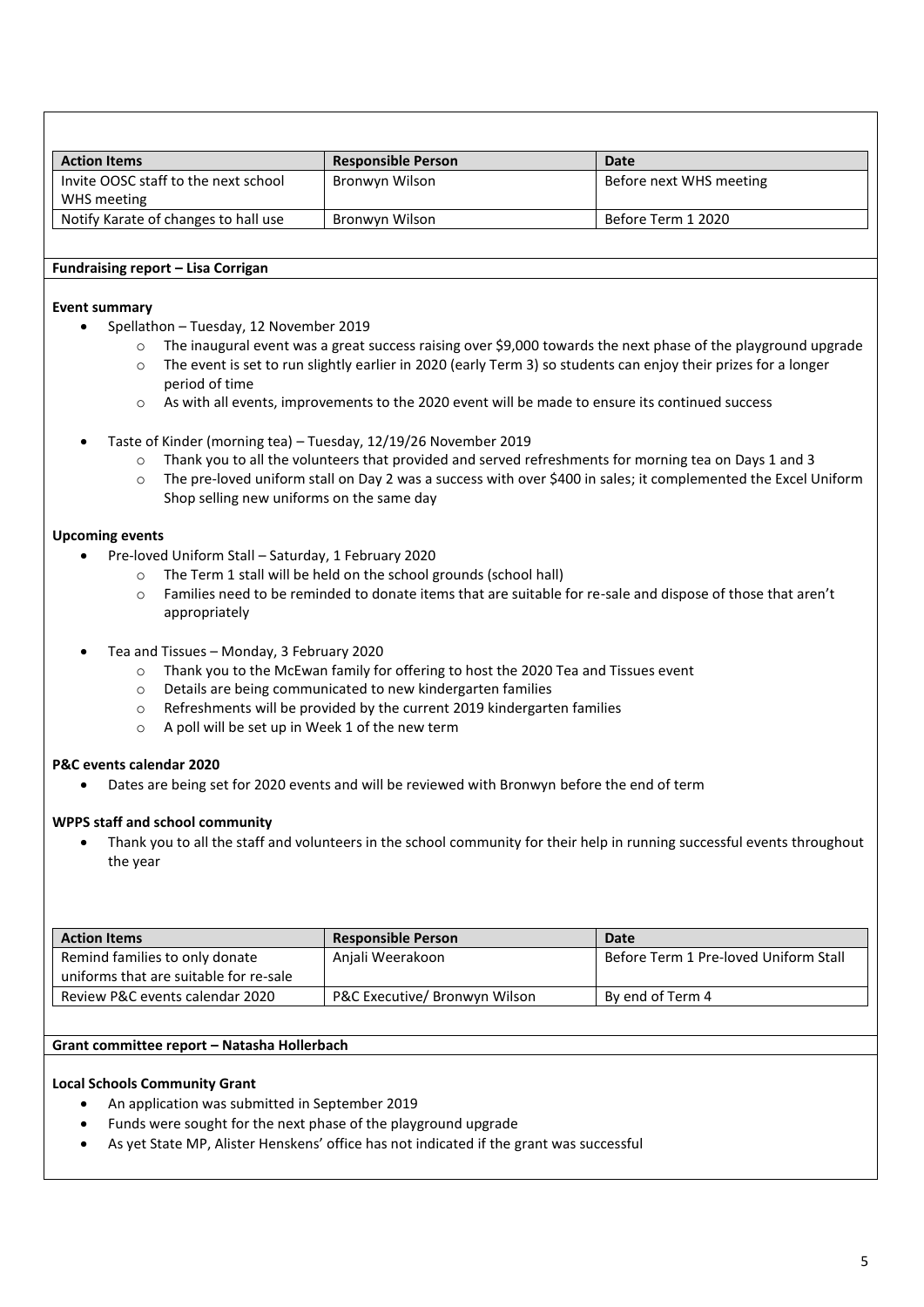## **Community Building Partnership**

- An application was submitted in September 2019
- Funds were sought for the next phase of the playground upgrade
- Federal MP, Paul Fletcher's office has awarded \$10,000 to the project
- The \$30,000 project is ready to proceed in 2020 with a contribution from the school and P&C of \$10,000 each

## **Administration building and tennis court**

- Alister Henskens was approached for funds to upgrade the administration building and resurface the tennis court
- The administrative building has been painted and carpets are scheduled to be replaced so no additional funds will be allocated
- Tennis court repairs were carried out in October and the surface was deemed adequate so no additional funds will be allocated

## **Grants committee**

 Vanessa Thompson thanked Natasha and Leanne for their hard work throughout this year, particularly noting the successful purchase of the iPad mini's for the classrooms

| <b>Action Items</b> | $\cdot$ .<br><b>Responsible Person</b> | <b>Date</b> |
|---------------------|----------------------------------------|-------------|
|                     |                                        |             |

## **General business**

## **Concussion policy – Brooke Wooldridge**

- A query was made with regard to the existence of a concussion policy at the school
- The school has a first aid policy which includes concussion
- A student with head injuries should be sent to the office and the parent/carer notified
- Tim Simpson is looking to enrol into a specific concussion workshop; this would be beneficial to the school

## **Solar My School – Bronwyn Wilson**

- The school has been selected as a candidate for the solar my school program one of three in the Ku-Ring-Gai
- Solar My School will assess the school and provide two options for solar panels
- More details will be provided in the new year

## **Air quality – Tim Simpson**

- Air quality is checked daily and students are kept indoors when pollution levels are too high based on the EPA Air Quality Index
- Each Friday a decision is made regarding the PSSA program

## **Boys toilets – Natasha Hollerbach**

- Issues in the boys toilets need to be addressed:
	- o 2 locks are broken so doors can't be closed
	- $\circ$  Of the remaining toilets, one is always dirty and one is hard to get toilet paper out of the holder (black door)
	- o Doors are sometimes locked on purpose so students have to crawl under the door to use them

## **Absentee notification – Natasha Hollerbach**

- The system for alerting parents of absentees needs to be checked to see if it is working properly
- If a parent/carer hasn't notified the school that their child isn't attending by 10:00 am the office should be sending an SMS to check

## **STEM showcase – Alison Bruscino**

- The showcase was great but the timing was unusual,  $1:30$  pm  $-2:45$  pm
- A suggestion was put forward to change the timing next year
- The current timing allows time for displays to be packed up before the bell at 3:10 pm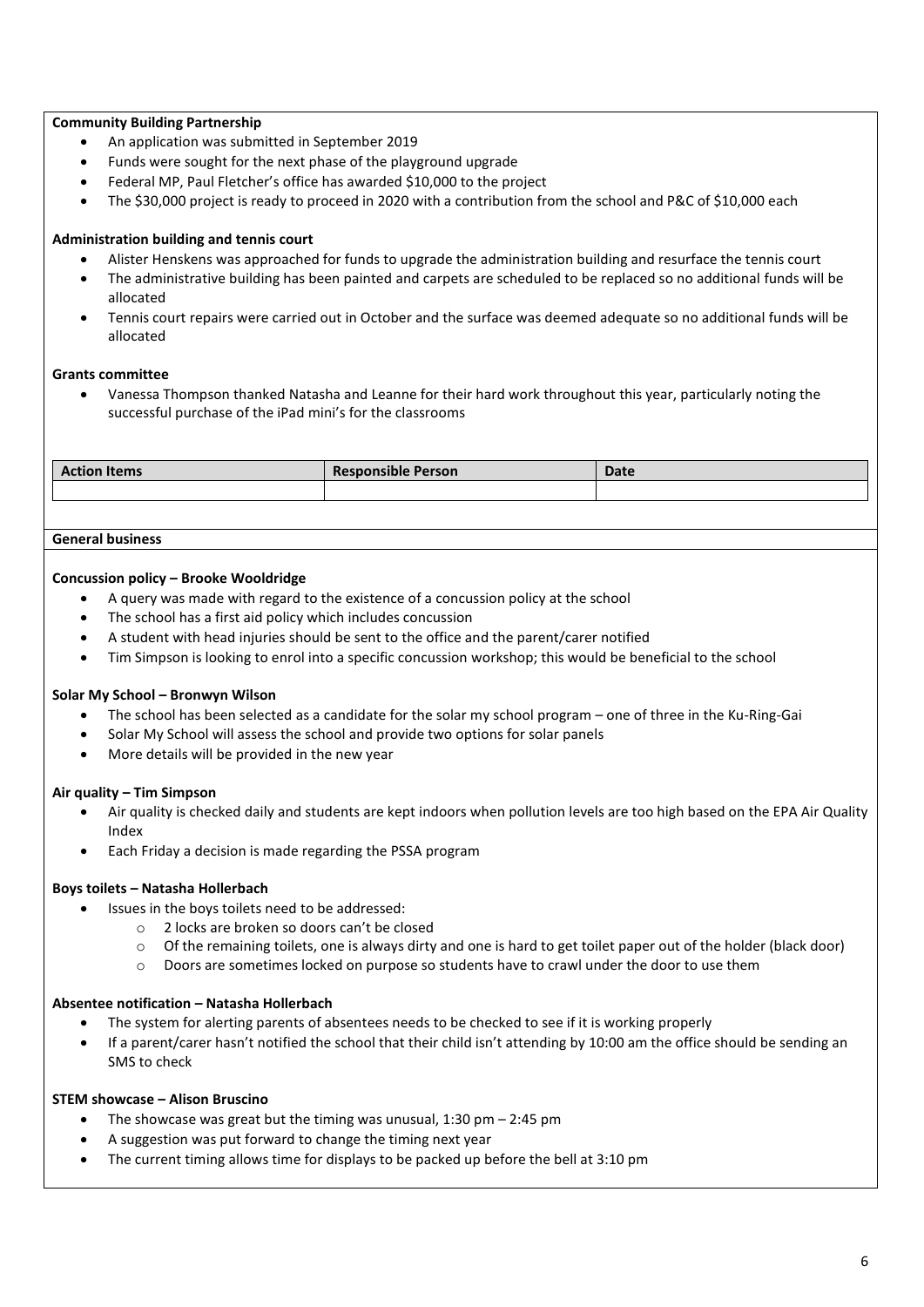## **WHS incident – Vanessa Thompson**

- An incident occurred during the Year 6 Working Bee to improve the BBQ area near the oval
- The injured person sustained a cut to their forearm and was taken to Hornsby Hospital for stiches; no serious injury occurred and they are recovering well
- The working bee was registered with the insurer; a risk plan was in place; an incident form was completed and submitted to the P&C; the insurer was notified and no further action is required

## **2020 General meetings – Vanessa Thompson**

Scheduled for Week 3 and Week 8 of each term, Monday 7:30pm in the library

| <b>Action Items</b>                     | <b>Responsible Person</b> | <b>Date</b>            |
|-----------------------------------------|---------------------------|------------------------|
| Raise boys toilet issues at next school | Bronwyn Wilson            | Next executive meeting |
| executive meeting                       |                           |                        |
| Request boys toilet repairs to be made  | Bronwyn Wilson            | <b>ASAP</b>            |
| by the school caretaker                 |                           |                        |
| Check absentee notification system is   | Bronwyn Wilson            | ASAP                   |
| working properly with office team       |                           |                        |

## **Close & next meeting**

Meeting closed at 9:33pm

Next General Meeting – Monday, 10 February 2020 @ 7:30pm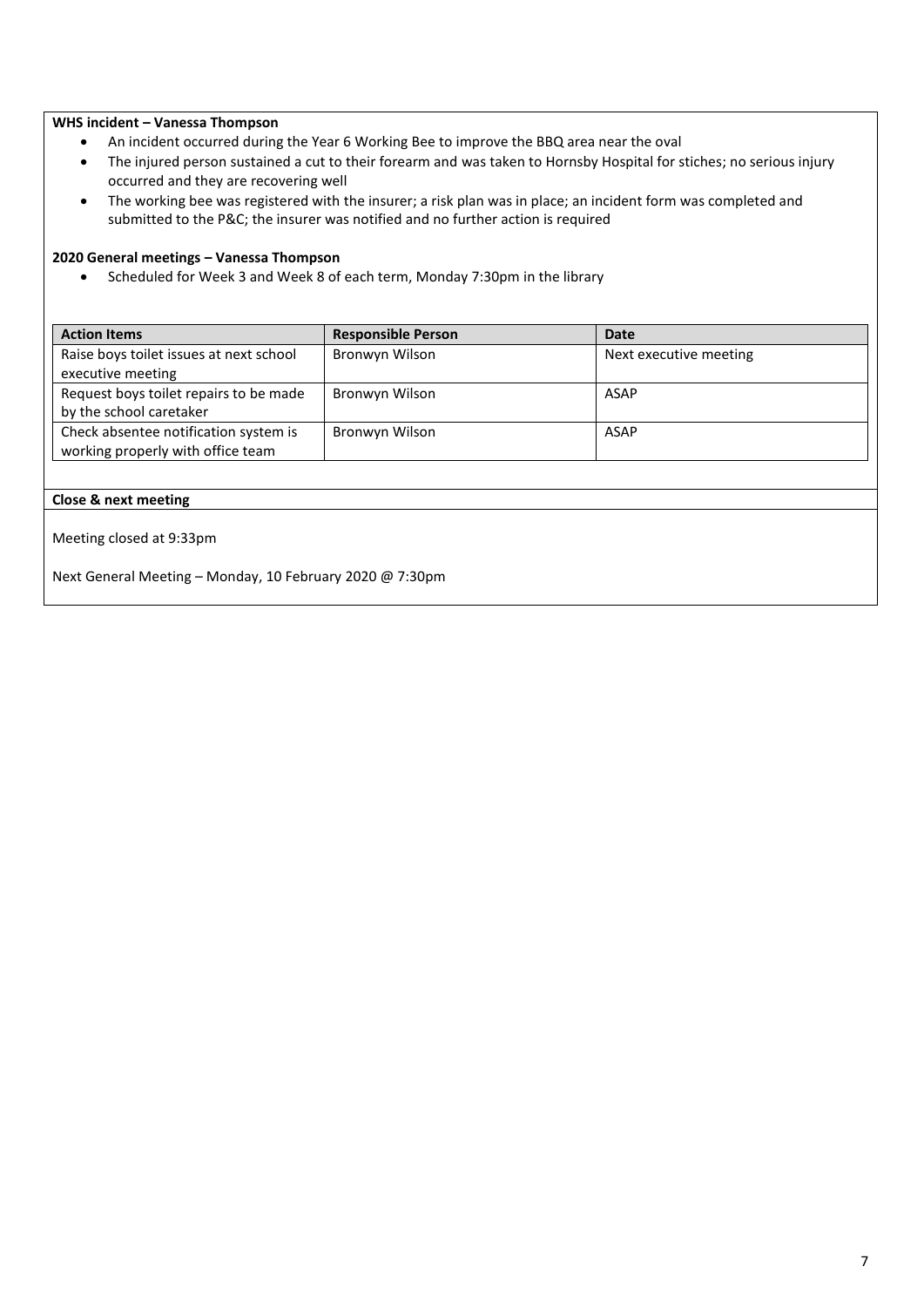## **P&C GENERAL MEETING – ACTION ITEMS (UPDATED 20 DECEMBER 2019)**

|                                   | <b>Action Item</b>                                                                    | <b>Responsible Person</b>      | <b>Status</b>                                                                                                                                                                                                                                                                         |
|-----------------------------------|---------------------------------------------------------------------------------------|--------------------------------|---------------------------------------------------------------------------------------------------------------------------------------------------------------------------------------------------------------------------------------------------------------------------------------|
| 2 December 2019                   |                                                                                       |                                |                                                                                                                                                                                                                                                                                       |
| <b>OOSC</b> report                | Invite OOSC staff to the next school<br><b>WHS</b> meeting                            | Bronwyn Wilson                 | <b>OUTSTANDING</b>                                                                                                                                                                                                                                                                    |
|                                   | Notify Karate of changes to hall use                                                  | <b>Bronwyn Wilson</b>          | <b>OUTSTANDING</b>                                                                                                                                                                                                                                                                    |
| <b>Fundraising report</b>         | Remind families to only donate<br>uniforms that are suitable for re-<br>sale          | Anjali Weerakoon               | <b>OUTSTANDING</b><br>(due Week 1, Term 1 2020)                                                                                                                                                                                                                                       |
|                                   | Review P&C events calendar 2020                                                       | P&C Executive/ Bronwyn Wilson  | <b>COMPLETED</b><br>13/12/2019 - meeting with<br>Bronwyn, Vanessa & Tamara                                                                                                                                                                                                            |
| <b>General business</b>           | Raise boys toilet issues at next<br>school executive meeting                          | Bronwyn Wilson                 | <b>OUTSTANDING</b>                                                                                                                                                                                                                                                                    |
|                                   | Request boys toilet repairs to be<br>made by the school caretaker                     | <b>Bronwyn Wilson</b>          | <b>OUTSTANDING</b>                                                                                                                                                                                                                                                                    |
|                                   | Check absentee notification system<br>is working properly with office<br>team         | Bronwyn Wilson                 | <b>OUTSTANDING</b>                                                                                                                                                                                                                                                                    |
| <b>28 October 2019</b>            |                                                                                       |                                |                                                                                                                                                                                                                                                                                       |
| Communication - school<br>and P&C | Compile new communication<br>survey                                                   | P&C executive                  | <b>COMPLETED</b><br>$27/11/2019$ - survey sent to<br>school community via class<br>parents                                                                                                                                                                                            |
|                                   | Check legal status of P&C access to<br>SZapp                                          | <b>Bronwyn Wilson</b>          | <b>COMPLETED</b><br>$02/12/2019$ - access not allowed;<br>principal responsible for integrity<br>of school including<br>communications; supported by<br>director                                                                                                                      |
| <b>Principal's report</b>         | Remind parents to use the yellow<br>name card for Kiss and Drop<br>afternoon pickups  | Bronwyn Wilson, Lisa Corrigan  | <b>COMPLETED</b><br>08/11/2019 - newsletter<br>12/11/2019 - Taste of Kinder<br>orientation session                                                                                                                                                                                    |
| Canteen report                    | Canteen access for class party food<br>preparation - discussion with<br>canteen staff | Vanessa Thompson               | <b>COMPLETED</b><br>No access for class parties                                                                                                                                                                                                                                       |
| <b>OOSC</b> report                | Investigate demountable option for<br>band rehearsals on Thursdays                    | Bronwyn Wilson/ Katrina Crooks | <b>IN PROGRESS</b><br>$02/12/2019 - \text{yet to be}$<br>determined; option dependent on<br>student numbers in 2020; one to<br>be used for French and the other<br>can be used if free                                                                                                |
| 9 September 2019                  |                                                                                       |                                |                                                                                                                                                                                                                                                                                       |
| Principal's report                | Circulate class parent<br>responsibilities document to class<br>parents for review    | Lisa Corrigan                  | <b>IN PROGRESS</b><br>28/10/2019 - Bronwyn to provide<br>soft copy for circulation<br>$02/12/2019$ – soft copy provided,<br>circulation delayed while other<br>comms were delivered to classes;<br>will send on 03/12/19 and add<br>suggestion to attend P&C meeting<br>once per term |
| <b>5 August 2019</b>              |                                                                                       |                                |                                                                                                                                                                                                                                                                                       |
| Canteen report                    | Explore option to use Year 6<br>students for 'sauce station'                          | Wendela Flokstra-Mesker        | <b>ON HOLD</b><br>09/09/2019 - will move<br>investigation to Term 4<br>$02/12/2019$ – will investigate in<br>2020                                                                                                                                                                     |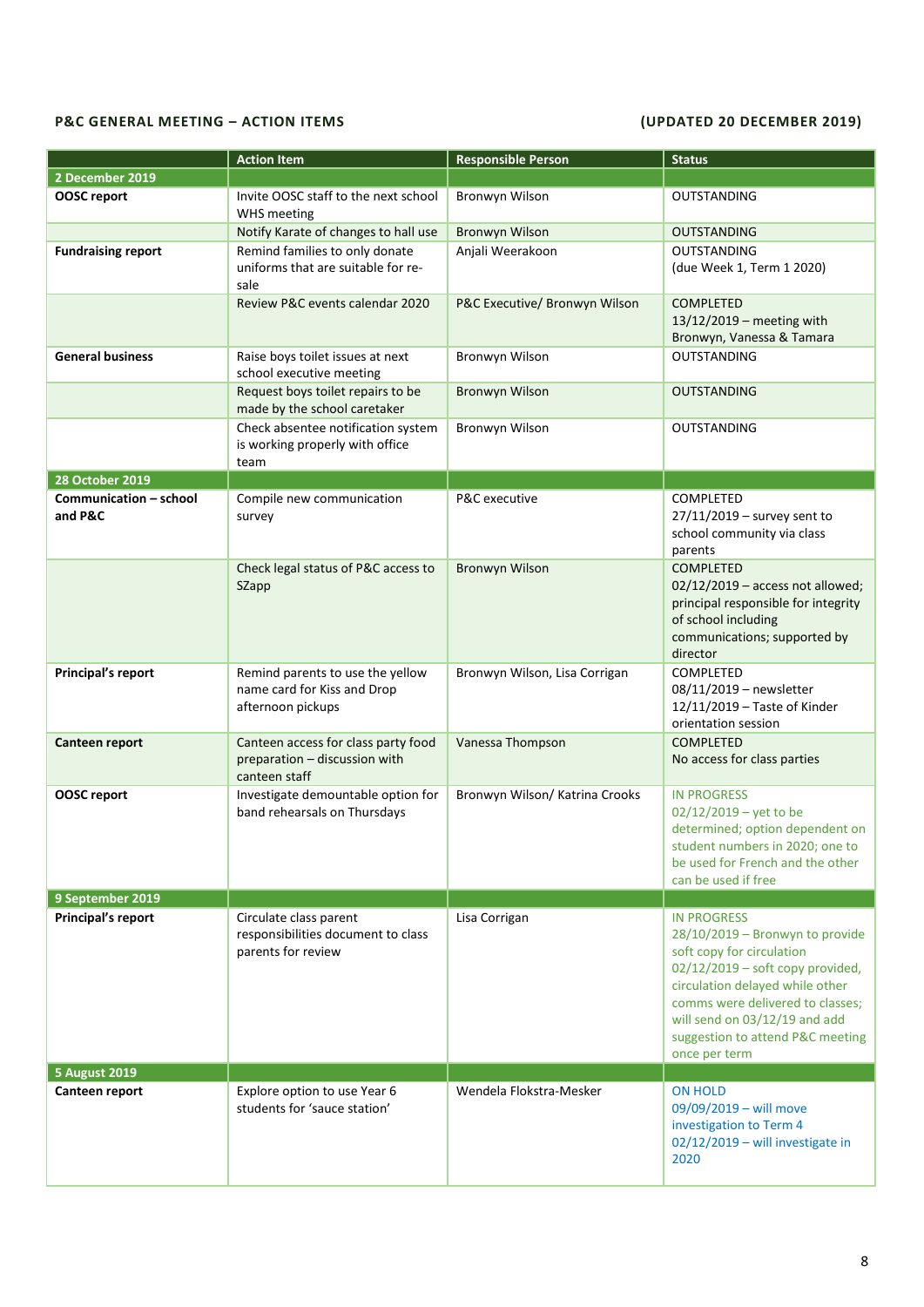|                                   | Review use of plastic spoons and<br>forks, respond to student letter    | Wendela Flokstra-Mesker/Emma<br><b>Smales</b> | <b>IN PROGRESS</b><br>09/09/2019 - positive feedback<br>for students to supply their own<br>cutlery, continue review in Term 4<br>$28/10/2019$ - trial of BYO cutlery<br>to be rolled out mid Term 4<br>02/12/2019 - cutlery trial delayed<br>to 2020                                                                                                                               |
|-----------------------------------|-------------------------------------------------------------------------|-----------------------------------------------|-------------------------------------------------------------------------------------------------------------------------------------------------------------------------------------------------------------------------------------------------------------------------------------------------------------------------------------------------------------------------------------|
| 24 June 2019                      |                                                                         |                                               |                                                                                                                                                                                                                                                                                                                                                                                     |
| <b>Band report</b>                | Band to purchase 5 new 4-draw<br>filing cabinets                        | Katrina Crooks                                | <b>COMPLETED</b><br>05/08/2019 - to be confirmed at<br>next P&C meeting<br>09/09/2019 - purchased<br>28/10/2019 - to be purchased in<br>Term 4<br>$02/12/2019$ – purchased and<br>installed                                                                                                                                                                                         |
| <b>P&amp;C shipping container</b> | Explore repair/replacement<br>options for the P&C shipping<br>container | <b>P&amp;C Executive</b>                      | <b>IN PROGRESS</b><br>05/08/2019 - waiting on quotes<br>for replacement<br>09/09/2019 - one quote received<br>and awaiting more quotes; P&C<br>funds not available so alternative<br>funding will be explored<br>$02/12/2019$ – second quote not<br>forthcoming; will continue to<br>investigate in 2020                                                                            |
| 13 May 2019                       |                                                                         |                                               |                                                                                                                                                                                                                                                                                                                                                                                     |
| <b>Grant report</b>               | Seek additional members for the<br><b>Grants Committee</b>              | <b>P&amp;C Executive</b>                      | <b>CLOSED</b><br>$22/05/2019 - SZapp$ , request for<br>new committee members<br>$02/12/2019$ – item closed, part of<br><b>AGM</b>                                                                                                                                                                                                                                                   |
| 25 March 2019                     |                                                                         |                                               |                                                                                                                                                                                                                                                                                                                                                                                     |
| Canteen report                    | Canteen opening days poll                                               | Danielle Harris                               | <b>CLOSED</b><br>$13/05/2019$ – allow time for new<br>staff and flipped school day<br>routine to settle<br>02/12/2019 - current set-up<br>works so poll not required                                                                                                                                                                                                                |
| <b>OOSC</b> report                | Sonja's newsletter article                                              | Jacqui Clark                                  | <b>CLOSED</b><br>02/12/2019 - it's been a busy<br>year with the expansion; this can<br>be considered for 2020                                                                                                                                                                                                                                                                       |
| <b>WWWC</b>                       | Check P&C members WWCC status                                           | Tamara Leo                                    | <b>CLOSED</b><br>Committee & canteen staff<br>underway; canteen & event<br>volunteers next stage<br>$02/12/2019$ – to be re-opened for<br>2020 as an ongoing item                                                                                                                                                                                                                   |
| <b>Future funding</b>             | Review strategic plan for 2019                                          | <b>P&amp;C Executive</b>                      | <b>CLOSED</b><br>$21/05/2019$ – review underway at<br>executive meeting<br>$24/06/2019$ – funding options<br>considered: playground<br>equipment upgrade (quotes are<br>underway), defibrillator<br>(organised by Department of<br>Education), staff carpark upgrade,<br>additional learning support, foyer<br>upgrade, air conditioning in hall,<br>stem robot and virtual reality |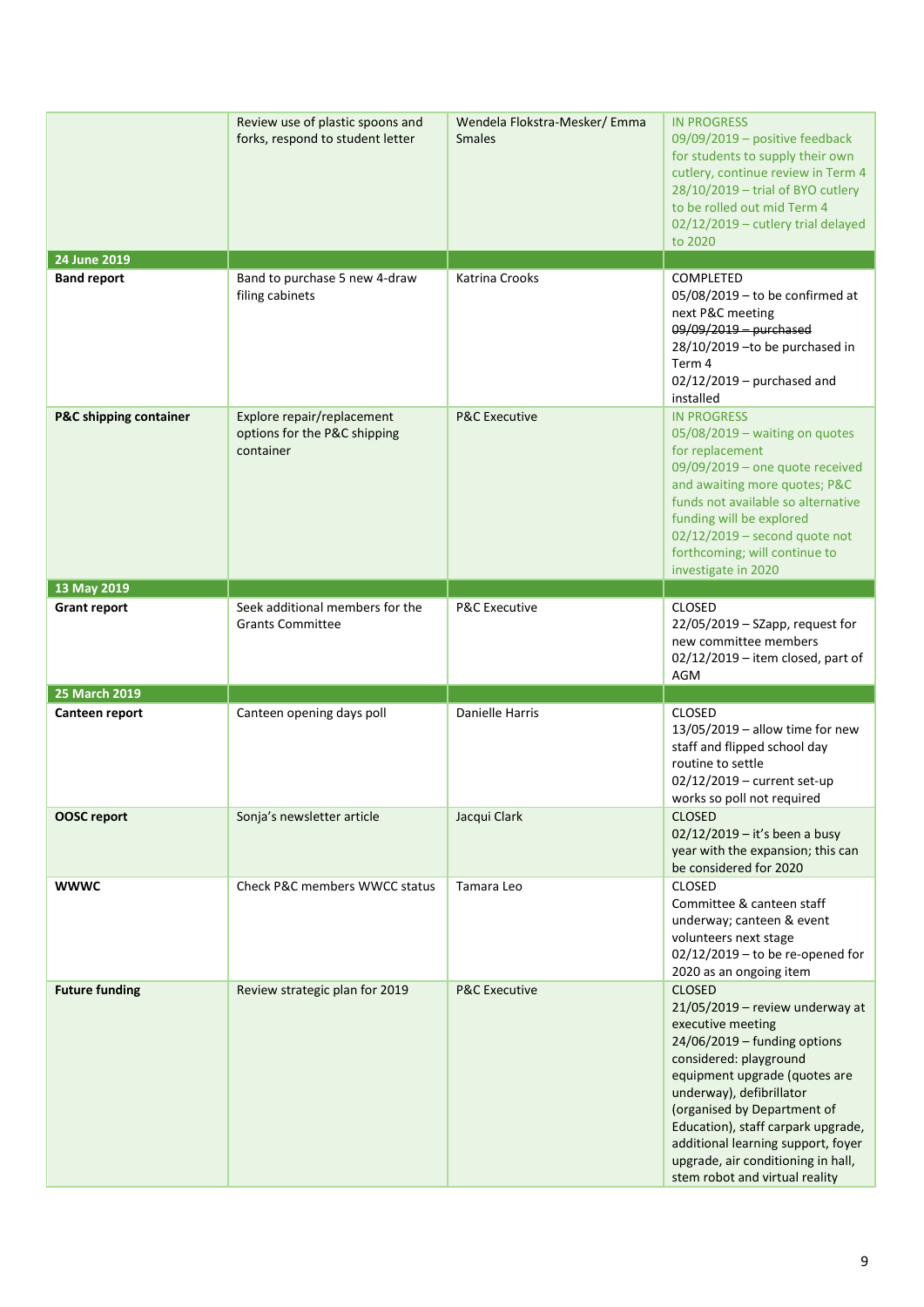|                                            |                         |                             | technology (grant application is<br>best suited for this), classroom<br>painting (organised by<br>Department of Education);<br>feedback from teachers has been<br>requested and Vanessa and<br>Bronwyn have discussed options<br>02/12/2019 - the 2020 budget is<br>in place as part of the 2020<br>strategic plan                                                                                                                                                                                                                                                                                                                                                                                                                                                                                                                    |
|--------------------------------------------|-------------------------|-----------------------------|---------------------------------------------------------------------------------------------------------------------------------------------------------------------------------------------------------------------------------------------------------------------------------------------------------------------------------------------------------------------------------------------------------------------------------------------------------------------------------------------------------------------------------------------------------------------------------------------------------------------------------------------------------------------------------------------------------------------------------------------------------------------------------------------------------------------------------------|
| 11 February 2019                           |                         |                             |                                                                                                                                                                                                                                                                                                                                                                                                                                                                                                                                                                                                                                                                                                                                                                                                                                       |
| <b>Outstanding from 3</b><br>December 2018 | OOSC expansion          | Jacqui Clark/Bronwyn Wilson | COMPLETED<br>$11/02/2019$ - application<br>rejected, outdoor space<br>measurement required<br>$25/03/2019$ – application<br>resubmitted and awaiting<br>response<br>13/05/2019 - license revision<br>received by school, OOSC to<br>review and sign, Dept. Education<br>to finalise<br>24/06/2019 - OOSC reviewed the<br>license, found errors, and has<br>returned the it to the Dept.<br>Education for changes to be made<br>05/08/2019 - OOSC signed the<br>amended license and now await<br>news from the Dept. Education<br>09/09/2019 - still waiting for<br>approval<br>$28/10/2019$ – contract signed and<br>sent to ACEQCA for licence<br>update<br>02/12/2019 - 25 additional<br>afternoon places have finally been<br>approved                                                                                             |
|                                            | Kindergarten balustrade | <b>Bronwyn Wilson</b>       | <b>IN PROGRESS</b><br>$11/02/2019$ – requires follow up<br>with Assets<br>$25/03/2019$ - balustrade and roof<br>to be replaced in current (12<br>month) maintenance period<br>06/05/2019 - roofing works<br>commenced for the whole school,<br>to be completed by the end of the<br>holidays, then the balustrade will<br>be replaced<br>05/08/2019 - roofing work is<br>complete but balustrade has not<br>been replaced, to be investigated<br>09/09/2019 - roofing over<br>verandah will be replaced<br>followed by the balustrade<br>28/10/2019 - existing balustrade<br>painted, current height still health<br>and safety concern, no date set<br>for replacement<br>02/12/2019 - Dept. Education<br>(Assets) have reviewed and say it<br>is ok because it met the<br>requirements when installed; it is<br>still a WHS concern |